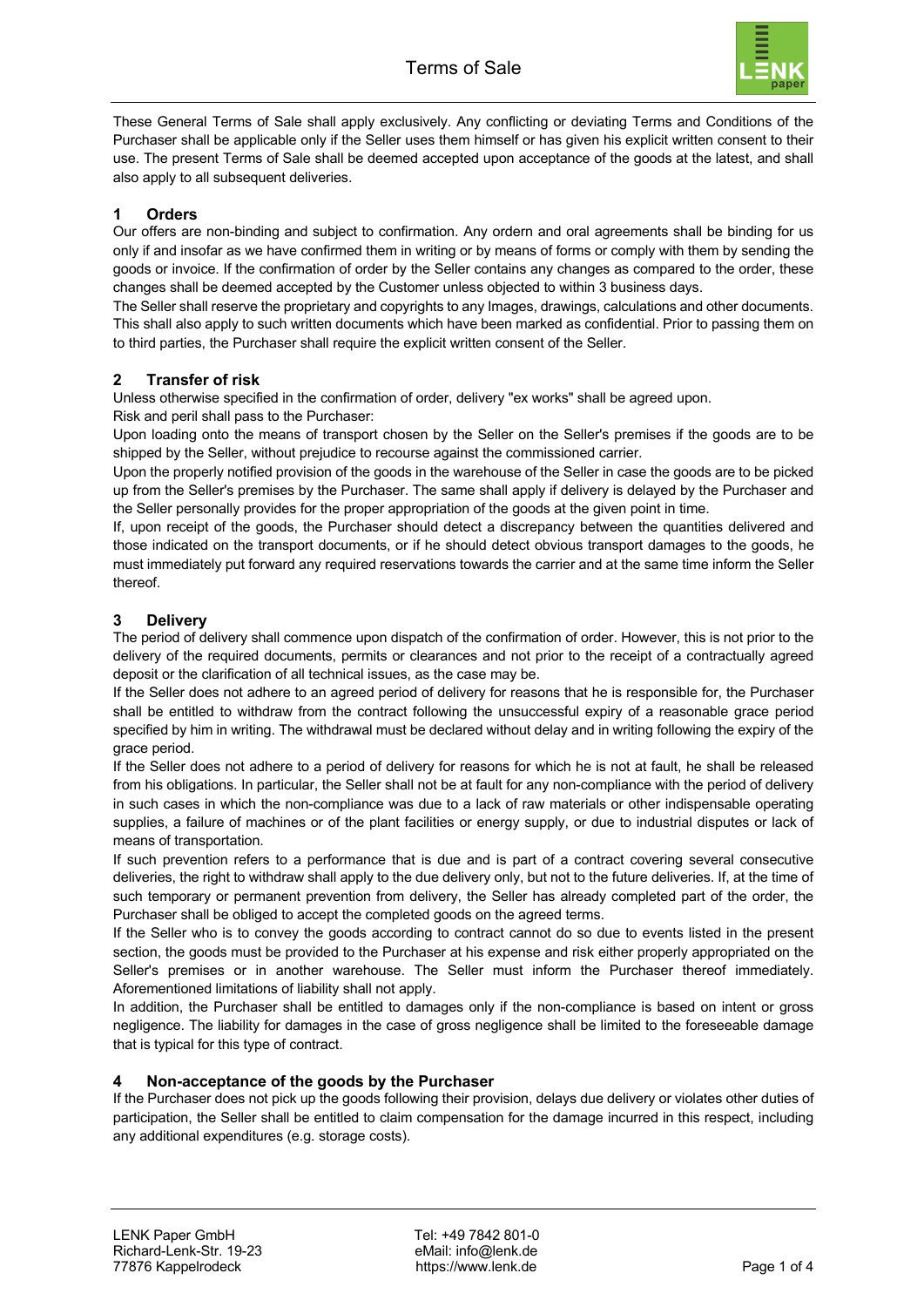

In addition, the Seller may withdraw from the contract without compensation following the expiry of a period of 2 weeks. Further claims for damages shall remain reserved.

If such change refers to a part of a contract with several successive deliveries, the right to withdraw and the claim for damages shall arise only with regard to the due delivery, but not with regard to any future deliveries, unless further performance would be unreasonable to expect from the Seller.

### **5 Payment**

### **a) Prices**

The agreed prices are to be understood ex works plus the statutory value added tax on the date of invoicing. In the case of partial deliveries, each delivery may be invoiced separately. If no prices have been agreed upon in writing, the Seller's prices applicable on the date of delivery shall apply.

### **b) Term of payment**

The term of payment shall always commence on the invoice date, regardless of which term has been agreed upon. Said date is the date on which the goods are dispatched or provided.

#### **c) Place of fulfilment with regard to payment**

Unless otherwise agreed, the place of fulfilment with regard to payment shall be the Seller's registered office.

#### **d) Risks and costs of payment**

The risks and costs associated with the transfer of the invoice amount shall be for the Purchaser's account. If the Seller accepts bills of exchange by way of payment, the bill of exchange costs and the costs arising from a potential discounting shall be for the account of the Purchaser.

#### **e) Default in payment and worsening of the credit situation of the Purchaser**

If an invoice due for payment is not paid despite a corresponding request, provided that such request is required according to the law to be applied to the contract, the Seller may claim an interest rate in accordance with the respective national statutory regulation in the country of the Seller and is moreover entitled to demand the immediate payment of all invoices not yet due for payment as well as advance payment with regard to all orders accepted, unless the Purchaser provides real or personal securities for the payments. Furthermore, the Seller may also claim a higher interest loss, provided that he is able to provide corresponding evidence.

If the Purchaser's financial situation worsens, the Seller may likewise demand a real or personal security or, if such security is not provided, advance payment.

In the aforementioned cases of default in payment or the worsening of the financial situation of the Purchaser, the Seller may, if the orders are for paper or cardboard which are not or not easily realizable by other Purchasers due to special features requested by the Purchaser, make the initiation or further execution of these orders conditional on the provision of a real or personal security or, if such security is not provided, on the payment of the goods.

If the Purchaser does not meet the aforementioned obligations, the Seller shall be entitled to refuse delivery and to withdraw from the contract and claim compensation.

#### **6 Reservation of title**

Insofar as the following provisions do not conflict with any compulsory statutory regulations of the country of the Purchaser, in particular in the area of insolvency law, the following shall apply in the absence of any agreements to the contrary:

- The Seller shall keep the title to the goods delivered by him until complete payment of all of the Seller's claims towards the Purchaser arising from the business relationship has been effected.

- The Purchaser may process or re-seil these goods within

the scope of proper business operations.

- The processing of the goods which are the subject of the reservation of title shall not result in the title to the goods being transferred to the Purchaser. If other products that do not belong to the Purchaser are processed into a new item together with the aforementioned goods, the Seller shall acquire co-ownership of the new item in accordance with the value of the goods which are covered by the reservation of title.

- The Purchaser shall cede any receivables arising in the context of the resale of the processed or non-processed goods, which are completely or partially subject to the reservation of title, to the Seller, namely in compensation for the reservation of title rendered invalid by the re-sale and as a security for the Seller up to the value of the goods subject to the reservation of title. Upon the Seller's request, the Purchaser shall be required to inform his buyer of such assignment.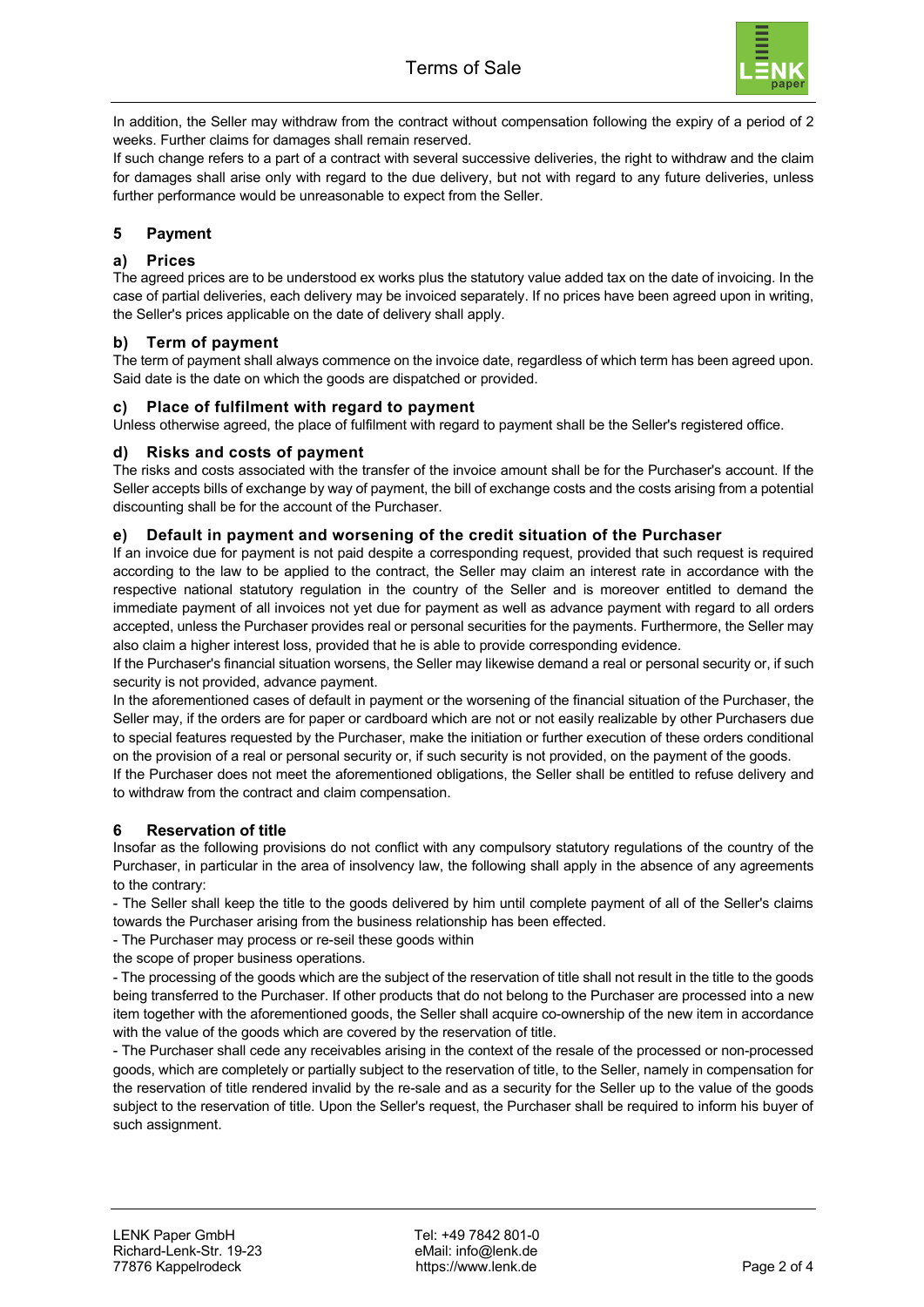

- If the value of the securities for the Seller derived from above-mentioned provisions exceeds the amount of his claims towards the Purchaser, the Seller shall be obliged to release the securities to such extent upon the Purchaser's request.

- The Purchaser shall be obliged to insure the goods subject to the reservation of title against loss and damage. Likewise, he must immediately inform the Seller of any measure on the part of third parties which conflicts with the reservation of title, e.g. attachment of the goods subject to said reservation of title.

- If the Purchaser acts in violation of the contract, in particular in case of default in payment, the Seller, following the specification of a reasonable period, shall be entitled to take back the object of sale. Following the taking back of the object of sale, the Seller shall be entitled to the exploitation of the former. The exploitation proceeds are to be credited against the liabilities of the Purchaser, minus any reasonable costs of the Seller.

# **7 Complaints**

### **Permissibility**

If only a negligible defect is present, any warranty rights shall be excluded. No defect shall be present if the delivery ranges within the limits of tolerance indicated below.

Complaints shall only be permissible in writing. Complaints must be effected:

Within 3 business days following arrival of the goods on the Purchaser's premises in the case of obvious deviations of the delivery from the order with regard to quality or quantity.

Prior to the commencement of processing, within 5 days following the transfer of risk at the latest in the case of defects or irregularities which can be detected via a superficial inspection or simple examination.

Without delay and within 1 month following the transfer of risk at the latest in the case of defects or irregularities which can only be proven following thorough inspection, by a test or a regular machine cycle.

If a defect has been complained about on time, any further processing of the goods which are the subject of the complaint may only be effected with the consent of the Seller.

If the defect has not been complained about on time, such part of the delivery which has already been processed cannot be subject of a complaint. At least 90% of the rejected goods must still be intact and properly identifiable. The establishment of a defectiveness of part of the goods does not give sufficient reason for a complete rejection of the goods. A complaint referring only to part of the delivered goods shall not release the Purchaser' from his obligation to pay for the entire delivery within the agreed payment deadlines, and such a complaint cannot substantiate the complete rejection of the goods.

#### **Replacement / Rectification of defects**

In the case of a substantiated complaint, the Seller shall take back the defective goods at his own expense, with the goods to be returned to him by the Purchaser in good condition in their original or a similar layout and packaging. The Seller shall replace the goods as soon as his production capacity and other obligations allow him to do so. Said replacement delivery shall exclude any other claims for damages, unless the Seller agrees to the elimination of the defect. If, however, the Seller does not provide a replacement within a reasonable period or if the delivered goods are also defective, the Purchaser shall be entitled to demand a reduction of the purchase price or a withdrawal from the contract

Any further claims of the Purchaser, in particular claims for damages, shall be excluded, unless based on an intentional or grossly negligent violation of duty on the part of the Seller or his agent.

Claims to all warranties shall become time-barred one year following the delivery of the object of sale.

# **8 Liability**

#### **General provisions**

Any liability for damages exceeding that in the present General Terms of Sale shall be excluded irrespective of the legal nature of the asserted claim. This shall in particular apply to any claims for damages due to culpa in contrahendo, due to other violations of duty or due to tortious claims for compensation of damage to property. To the extent that the Seller's liability for damages towards the Purchaser2 is excluded or limited, this shall also apply with regard to the personal liability for damages of the employees, workers, assistants, representatives and agents of the Seller.